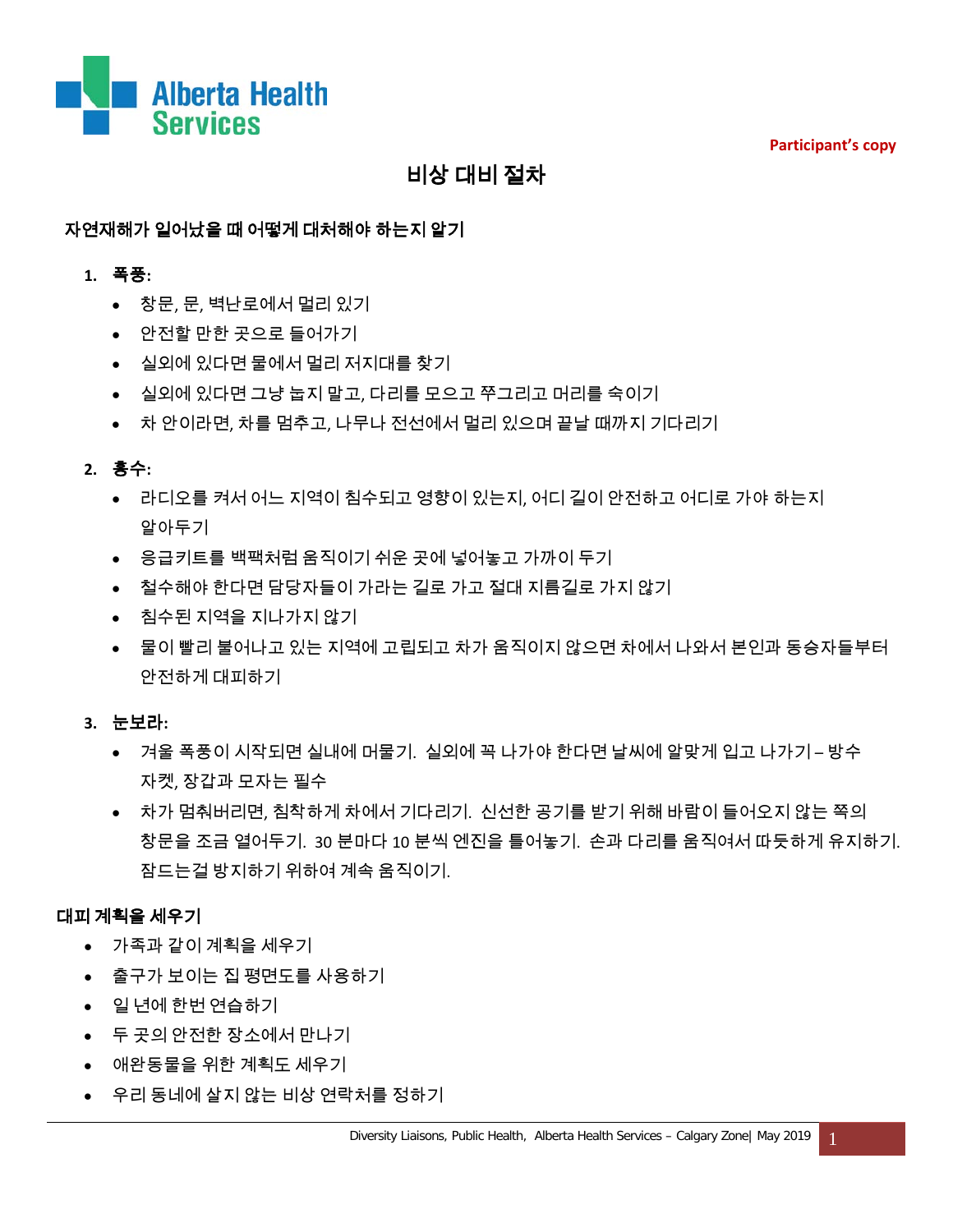- 카피를 응급 키트 안에 넣어놓기
- 중요한 서류들의 카피를 만들어놓기
- 특별 건강 사항 내용을 넣어놓기 알레르기, 건강 상태, 복용 약 등
- 응급 연락처 넣어놓기
- 한곳에 다 저장하기

## 가정안전 **–** 어디에 있는지 인지해두기

- 일산화탄소 탐지기 (Carbon Monoxide Detector)
- 연기 탐지기 (Smoke Detector)
- 소화기 (Fire extinguisher)
- 구급상자 (First aid kit)
- 단수, 전기패널 주 차단기, 가스 밸브

## 응급 키트 내용물 **(72** 시간동안 충분한양**)**

| 물 (한사람당 하루 2L 씩)    | 상하지않을 음식        | 수동 깡통 따개           |
|---------------------|-----------------|--------------------|
| 건전지로 사용가능한 라디오      | 구급상자            | 차와 집의 여분키들         |
| 소액의 돈 (예를들어 \$10 짜리 | 대피 계획서와 연락처의 카피 | 처방전                |
| 지폐들)                |                 |                    |
| 손전등과 여분의 건전지        | 손 세정제           | 음식준비를 위한 여분의 물(옵션) |
| 초와 성냥이나 라이터(옵션)     | 갈아입을 옷과 신발(옵션)  | 침낭 (옵션)            |
| 세면도구(옵션)            | 휴지(옵션)          | 기본적인 공구(옵션)        |
| 가위와 주머니칼(옵션)        | 덕트 테이프(옵션)      |                    |

## 응급 자동차 키트

| 담요               | 초와 성냥           | 여분의 옷과 신발 |
|------------------|-----------------|-----------|
| 안전벨트를 자를수 있는 커터가 | 손전등과 여분의 건전지    | 상하지 않는 음식 |
| 들은 구급상자          |                 |           |
| 연락처와 전화번호        | 건전지로 사용 가능한 라디오 | 작은 삽      |
| 물                | 호루라기            | 길 지도      |
| 밧줄               | 점프 케이블          |           |

### 자료

- **1. Alberta government – Emergency preparation (Alberta Emergency Alert)** <https://www.alberta.ca/emergency-preparation.aspx>
- **2. Canadian Red Cross** [www.redcross.ca](http://www.redcross.ca/)
- **3. Calgary Emergency Management Agency (CEMA)** <http://www.calgary.ca/CSPS/cema/Pages/home.aspx?redirect=/cema>
- **4. St. John Ambulance** [www.sja.ca](http://www.sja.ca/)
- **5. Salvation Army** [www.salvationarmy.ca](http://www.salvationarmy.ca/)